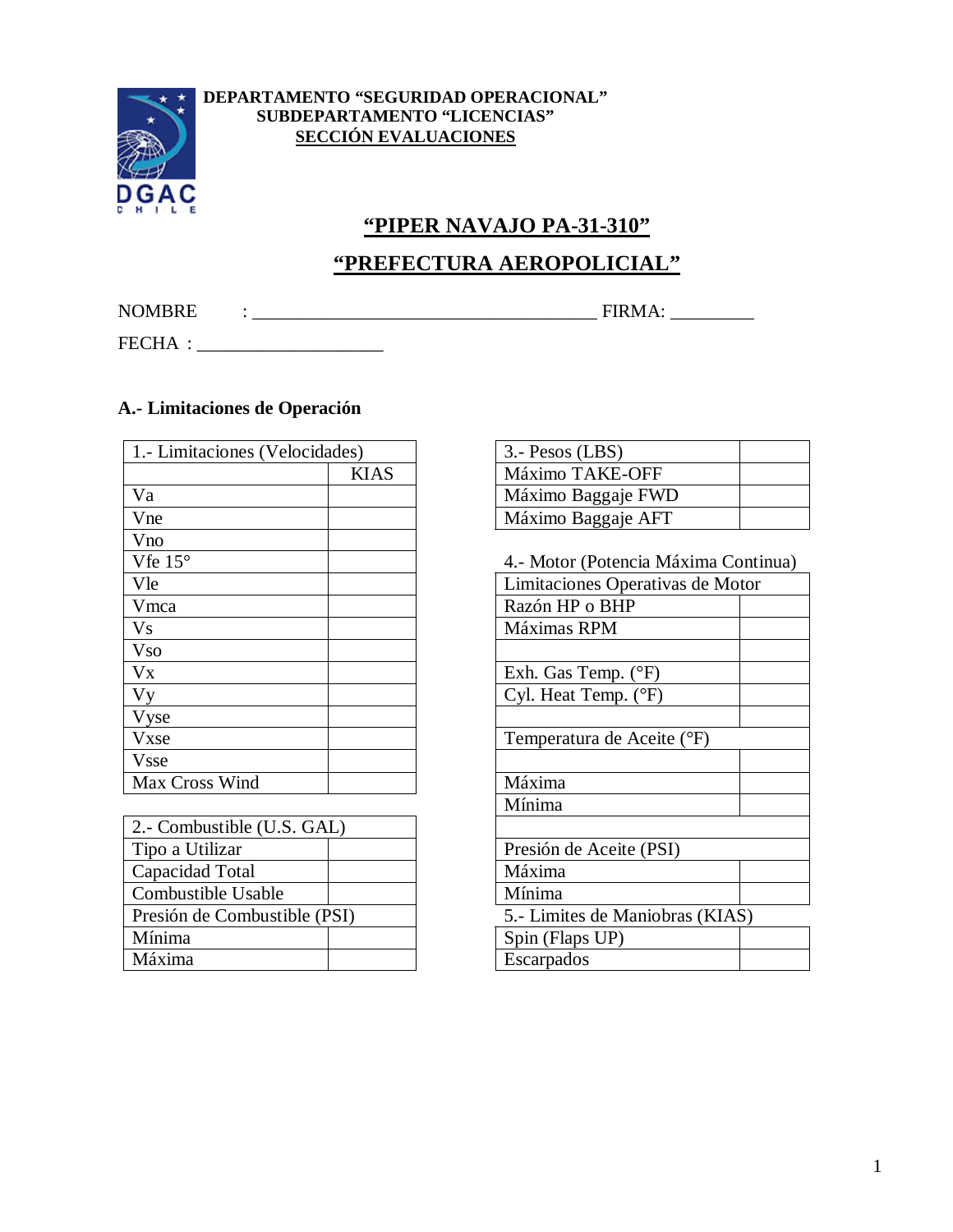### **B.- Emergencies Procedures**

### **1.- ENGINE FAILURE DURING TAKEOFF (BELOW 83 KIAS)**

## **a. - Adequate Runway Remaining:**

Throttle \_\_\_\_\_\_\_\_\_\_\_\_\_\_\_\_\_\_\_\_\_\_\_\_\_\_\_\_\_

Brakes \_\_\_\_\_\_\_\_\_\_\_\_\_\_\_\_\_\_\_\_\_\_\_\_\_\_\_\_\_

Stop Straight Ahead

# **b. - Inadequate Runway Remaining:**

| Throttle                    |  |
|-----------------------------|--|
| <b>Brakes</b>               |  |
| Mixture                     |  |
| Master Switch               |  |
| <b>Fuel Selector Valves</b> |  |
| <b>Magnetos Switch</b>      |  |

### **2. - ENGINE FAILURE DURING CLIMB**

| Airspeed                  |  |
|---------------------------|--|
| Directional Control       |  |
| <b>Inoperative Engine</b> |  |
| <b>Inoperative Engine</b> |  |
|                           |  |

Land as soon as practical at nearest suitable airport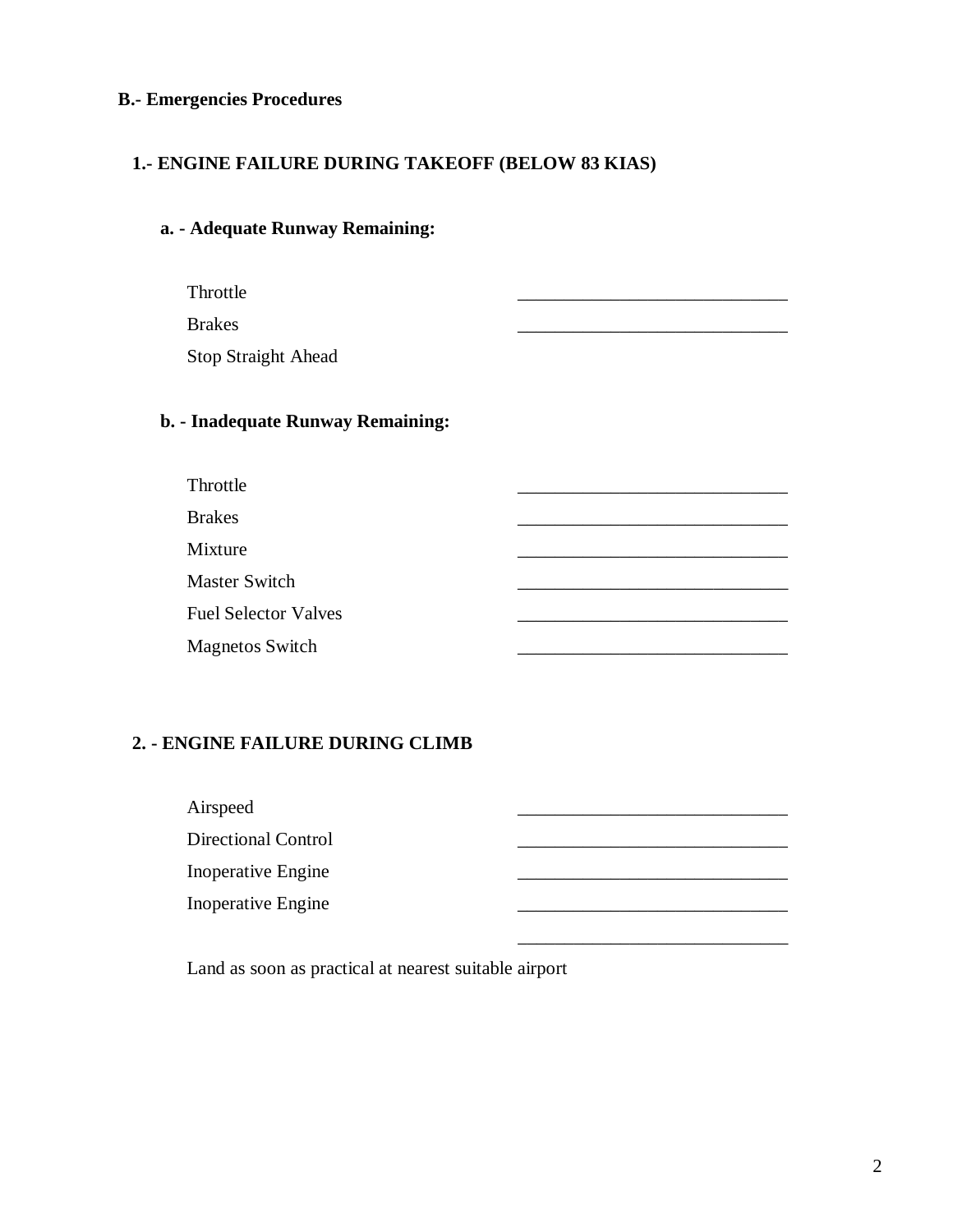## **3. - ENGINE FAILURE DURING FLIGHT (BELOW 76 KIAS)**

| Rudder                  |  |
|-------------------------|--|
| Throttles               |  |
| Pitch Attitude          |  |
|                         |  |
| <b>Operative Engine</b> |  |
|                         |  |

## **If altitude permits, a restart may be attempted:**

Inoperative Engine Propeller

Trim \_\_\_\_\_\_\_\_\_\_\_\_\_\_\_\_\_\_\_\_\_\_\_\_\_\_\_\_\_

Inoperative Engine Propeller

Cowl Flap (Operative Engine)

### **4. - POWER PLANT FIRE ON GROUND**

| Firewall Shut-off Valve           |  |
|-----------------------------------|--|
| <b>Emergency Fuel Pump</b>        |  |
| <b>Brakes</b>                     |  |
| Throttle (affected engine)        |  |
| Mixture (if fire persists)        |  |
| <b>External Fire Extinguisher</b> |  |

\_\_\_\_\_\_\_\_\_\_\_\_\_\_\_\_\_\_\_\_\_\_\_\_\_\_\_\_\_